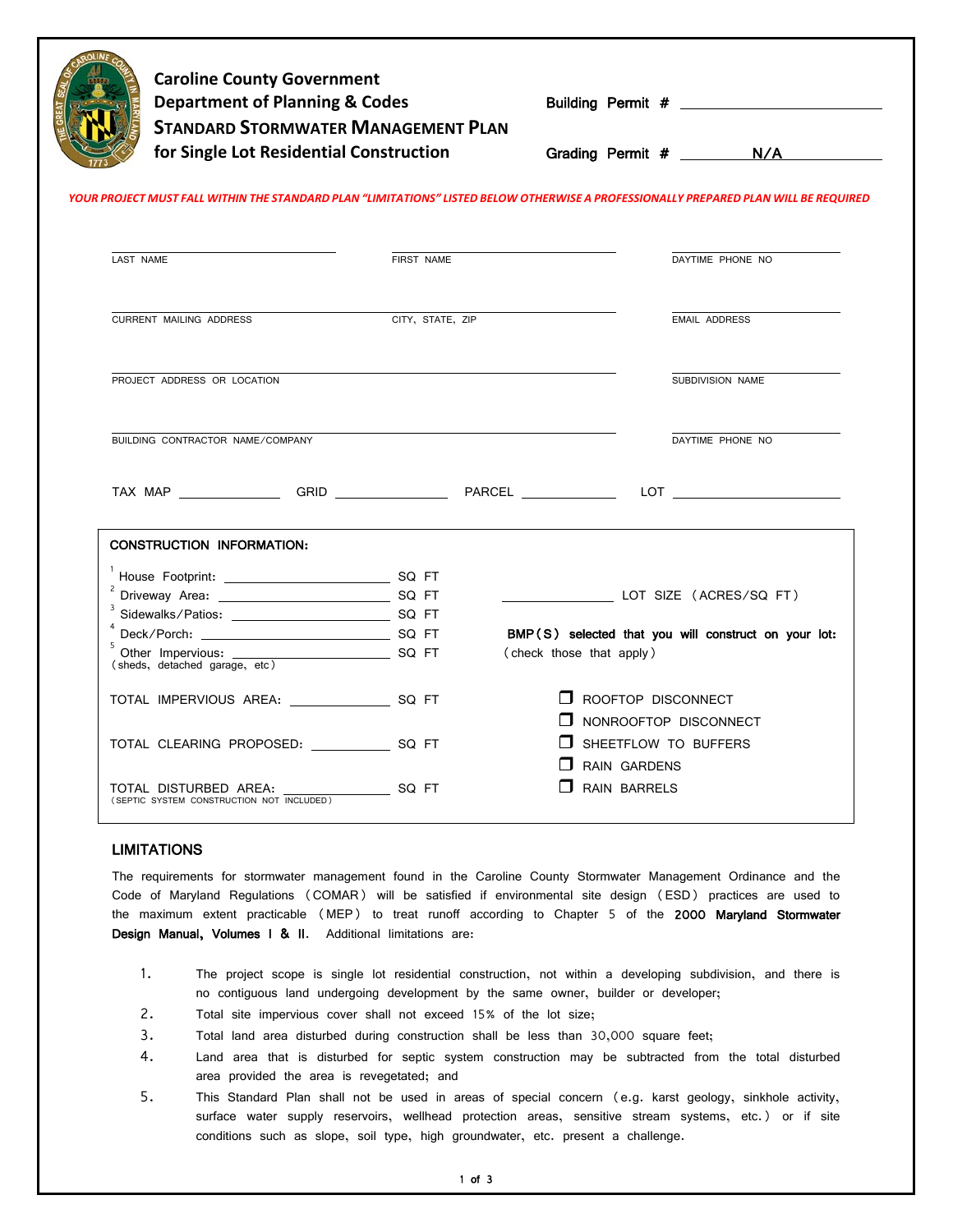## **CONDITIONS**

The following conditions for design and construction shall be met and maintained. All stormwater management systems shall be designed by integrating site design, natural hydrology, and smaller controls to capture and treat runoff onsite. The standard for characterizing predevelopment runoff characteristics for new development projects shall be woods in good hydrologic condition. If the following design conditions are met, all stormwater management obligations will be satisfied.

- 1. All ESD practices shall be designed and located to prevent basement seepage, flooding, soil erosion, increases in nonpoint pollution and minimize pollutants in stormwater runoff from both new and redevelopment.
- 2. All rooftop downspouts shall discharge to and drain continuously through at least 60 feet of vegetation (e.g. vegetated channel, swale or filter strip) in a non-erosive manner to the property line.
- 3. To the extent practical, all other site impervious areas shall drain and discharge continuously through vegetation in a non-erosive manner. The length shall be equal to that of contributing impervious area.
- 4. All access roads and/or driveways constructed for this project shall use open sections in lieu of curb and gutter.
- 5. ESD practices may be used in lieu of providing the required rooftop and other impervious area vegetation lengths.
- 6. Design constraints specific to each ESD practice as specified in the Manual must be addressed.
- 7. The total impervious area draining to any ESD practice shall conform to the specifications listed in the Manual.
- 8. The drainage area to each rooftop downspout shall be 500 square feet or less. Drainage areas to individual downspouts greater than 500 square feet shall be treated using rain gardens, rain barrels, or other similar practices as approved by the Maryland Department of the Environment/Water Management Administration.
- 9. The total impervious area draining to any single discharge point shall be 1,000 square feet or less.

## **CONSTRUCTION**

- 1. The Department of Planning & Codes (410-479-8100) should be contacted at least 48 hours prior to the start of construction.
- 2. No earth disturbance shall occur within 100 feet landward of the mean high water line of tidal waters or from the edge of tidal wetlands.
- 3. The proposed work shall not impact waters and/or wetlands of the State and any associated buffers without authorization from the appropriate federal and/or State agencies. Permits required by federal or State agencies for the protection of tidal and nontidal wetlands are the responsibility of the property owner, contract purchaser, or authorized agent.
- 4. All stormwater practices and/or runoff controls shall be installed and maintained according to this Standard Plan and the criteria contained in Chapter 5 of the Manual. Subsequent alteration or modification of these practices requires the approval from the Department of Planning & Codes.
- 5. Access to the site will be made available at all reasonable times during construction and with reasonable notification after construction for inspection by the Department of Planning & Codes.
- 6. The applicant/homeowners shall promptly repair and/or restore all stormwater practices found in noncompliance by the Department of Planning & Codes.
- 7. The Department of Planning & Codes reserves the right to deny approval under this Standard Plan and require that a design by prepared according to the Caroline County Stormwater Management Ordinance and the Manual.
- 8. Nothing in this Standard Plan relieves the applicant from complying with any and all federal, state, and local laws and regulations.
- 9. At a minimum, inspections shall be made by county or municipal staff or by a professional engineer licensed in the State and documented for each ESD planning technique and practice upon completion of final grading, establishment of permanent stabilization, and before issuance of use and occupancy approval.
- 10. Coverage under this Standard Plan shall remain valid for two (2) years from the date of approval.